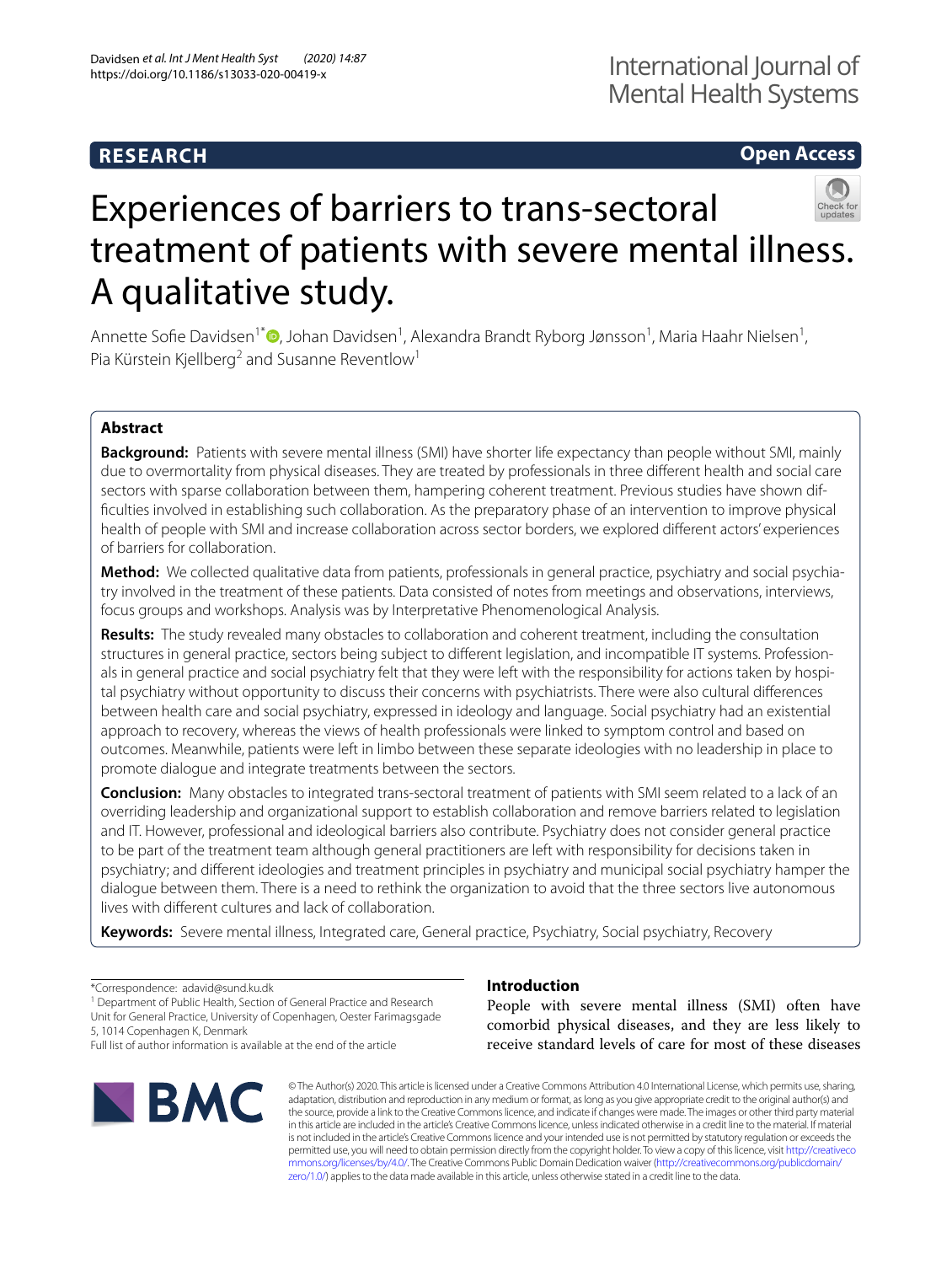$[1]$  $[1]$ . Their life expectancy is 10–20 years shorter than for people without SMI [\[2](#page-11-1)], and most of the lost years are caused by death from physical diseases [[3\]](#page-11-2). Several research projects have tried to unravel this problem and to find solutions  $[1, 4, 5]$  $[1, 4, 5]$  $[1, 4, 5]$  $[1, 4, 5]$  $[1, 4, 5]$ . Focus has been on collaborative work between medical and psychiatric care, either based in the hospital system  $[6-9]$  $[6-9]$  or involving the professionals from the primary health care sector  $[10-13]$  $[10-13]$ . Most of these programmes have shown disappointing results. Nevertheless, it has been mentioned that there is a great unrealized opportunity for developing new approaches that involve primary care  $[14]$  $[14]$ , that it is important for patients with SMI to have access to primary care at their "reachable moment" [\[15](#page-11-10)], and that the general practitioner (GP) is responsible for both the treatment of the physical diseases and a structured care plan for these patients [[16\]](#page-11-11).

Patients with SMI, however, are often dependent on social care and support from the social sector to follow the treatment in general practice, and beneft from it [\[5](#page-11-4), [17–](#page-11-12)[20](#page-11-13)]. Nevertheless, research into collaboration involving social services is sparse and is mainly limited to reports from the UK [[21,](#page-11-14) [22](#page-11-15)]. Studies describing interventions that use so-called 'integrated care models' have concerned hospital psychiatry and primary care.

Integrated care is an umbrella term comprising different models that focus on more coordinated and integrated forms of care provision  $[22-24]$  $[22-24]$  $[22-24]$ . A review of integrated care models [[5\]](#page-11-4) stated that few of the identifed models were sufficiently described. The authors showed, however, that there was a need to empower both professionals and patients to remove the barriers to integrated care. They identified several areas that required special attention: improved communication between professionals and better IT solutions to support them; greater clarity about where the responsibility for the physical health care of this patient groups lies; and increased awareness of the efects of stigmatization where services are delivered [\[5](#page-11-4)]. A study of patient perspectives on integrated care explored how people with SMI and physical comorbidity manage their conditions, and that they viewed integration between primary and secondary care as important, not only in regard to the physical diseases. Continuity of care and listening skills from their primary care provider were also important in relation to the mental disease [[10\]](#page-11-7). Another study showed that patients who received integrated care were more satisfed with their treatment than patients who received treatment separately from the primary and the secondary care sectors [[7\]](#page-11-17). Two more studies concluded that integrated community care programmes with better medical treatment of concurrent chronic diseases might reduce physical disease and over-mortality, but that the efective ingredients in the mix were unknown [\[25\]](#page-11-18), and that the implementation of diferent care models would require much efort and support [[11\]](#page-11-19).

Models of integrated care difer according to where they have been developed. Models developed in the hospital sector are often based on medical consultations in psychiatric clinics, or collaboration combined with active case fnding and case management [\[9](#page-11-6)]. Models developed in primary care are often based on chronic care models and disease management, linked with behavioral interventions [[24\]](#page-11-16). Patel and Chatterji argue that the most well-established delivery model is a team-based approach, with a case manager coordinating the collaboration between primary care and specialists. These authors state that there is sufficient evidence to implement approaches that integrate mental health care with treatment of physical diseases in primary care [\[26](#page-11-20)]. Many patients with SMI, however, need support from social services to take advantage of the diferent treatment offers in health care. Therefore, to be beneficial, an integrated care model should also involve social psychiatry [[5,](#page-11-4) [17](#page-11-12)[–20](#page-11-13)]. Consequently, we decided to make an intervention with a focus on collaboration between psychiatry, general practice and social psychiatry.

This study is part of a large-scale study (SOFIA) that aims to reduce excess mortality and improve need-related life quality among patients with SMI. In the present substudy, the aim is to explore diferent professionals' and patients' experiences of trans-sectoral collaboration for patients with SMI and concurrent physical disease within the Danish health and social care system. This article will report fndings from a two-year co-design approach [[27\]](#page-11-21) which formed the preparatory phase for a complex intervention in the SOFIA study. We explore the diferent sectors' and some patients' views on trans-sectoral collaboration for patients with SMI with the aim of revealing the barriers to collaboration and coherent treatment that must be taken into account.

#### **Method**

The study was qualitative. A group of researchers collected data from patients and the diferent groups of professionals that would be involved in the subsequent intervention, in order to explore their needs and perspectives. The aim was to use these results to design a realistic and sustainable intervention that would be meaningful for and engage all of the actors [[27\]](#page-11-21).

#### **The Danish setting**

In Denmark, patients with SMI receive treatment for their mental illness in hospital psychiatry, which includes hospital-based inpatient care and outpatient clinics. Patients in need of social support, for example supported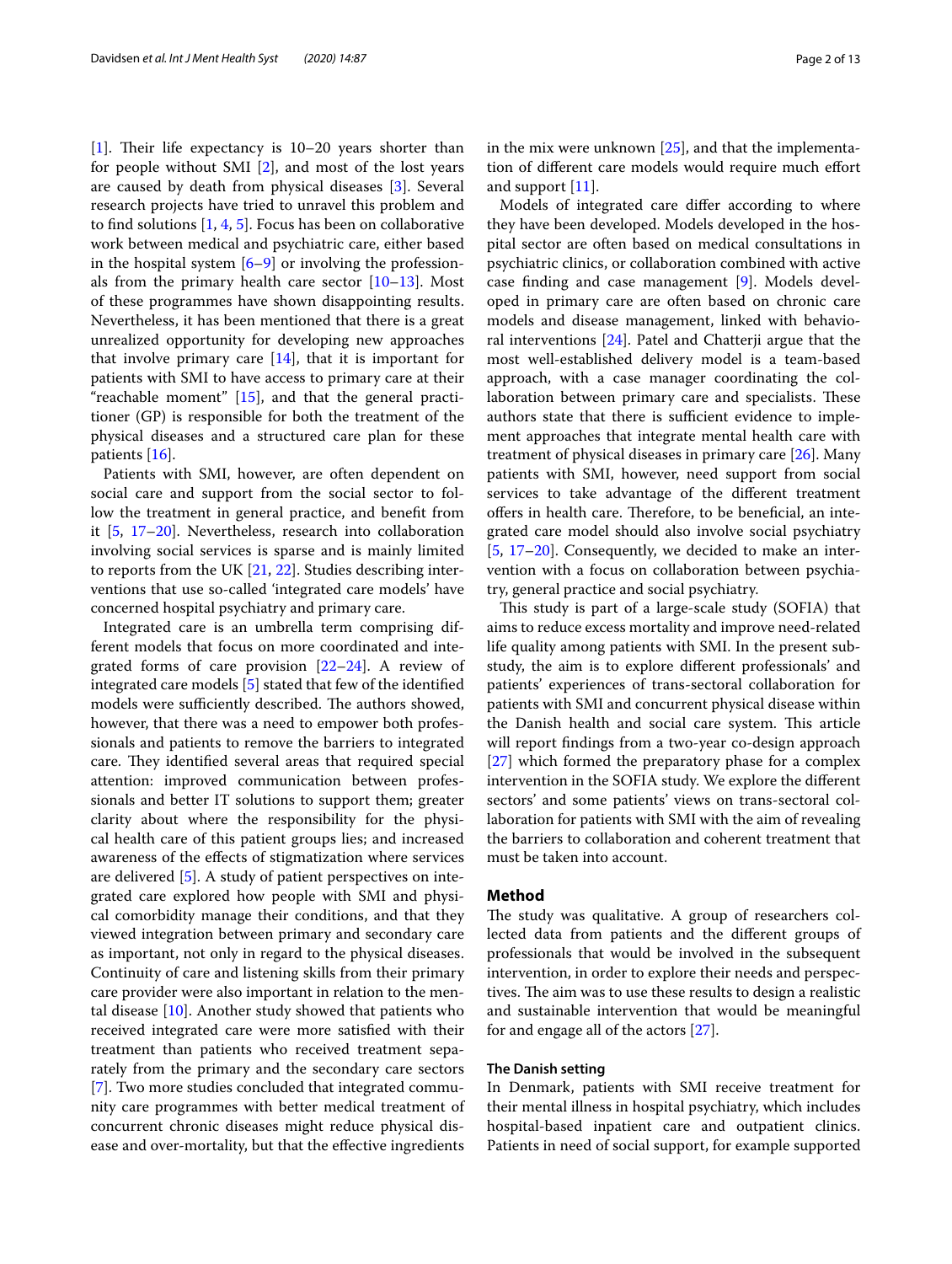housing or other social support, may receive this from what is termed "social psychiatry". This is a department embedded in each of the 98 self-governing Danish municipalities, and their organizational structure may difer between those municipalities. Hospital psychiatry and general practice are embedded within each of the five Danish regions. The somatic diseases of patients with SMI are primarily treated in general practice, but in more severe cases patients may be referred to somatic hospitals. These are organized differently in the five regions, and are separate from hospital psychiatry. Chronic care belongs, primarily, in general practice. All treatment and social support is tax-fnanced and free for patients at the point of need.

General practice consists of independent, partly liberal, self-owned clinics which have a collective reimbursement agreement with the fve Danish regions. General practice and hospital psychiatry are administered from separate departments in the regions. Social psychiatry is based in the municipalities and has psychiatric facilities for round-the-clock treatment, or support in the patients' homes where patients are assessed for specifc, well-defned forms of time-limited support. Some social psychiatric institutions are privately owned but paid for by the municipalities.

#### **Data material**

The qualitative data for this study consisted of notes from diferent types of meetings, interview data, observation, focus groups, and workshops (Table [1\)](#page-3-0).

#### **Data collection**

Two of the fve Danish regions were selected for the study. To gain initial information about the organisation of social psychiatry in the municipalities, we selected three municipalities in each of the two regions (out of 17 and 19 respectively). These municipalities differed in terms of the number of inhabitants (range 45.000-324.000) and the organisation of their social psychiatry services (based on information from their municipality websites). Meetings were established through contact with the head of social psychiatry, who invited professionals and sometimes other departments from the municipality to take part in them. As municipalities are broadly self-governed their organizational structures difer; their respective sizes also have an influence. This meant that in some municipalities the meetings mostly involved leaders, while in others professionals who had direct contact with citizens took part (Table [1\)](#page-3-0). We took detailed notes during the meetings and expanded them afterwards.

Likewise, we established meetings with the head of psychiatry in the two regions to inform about the project and gain information about their attitude to collaboration. Notes were also taken from these meetings.

Based on contacts with social psychiatry, we established observations at two psychiatric facilities in two municipalities (5 days). A research assistant accompanied social workers in both inpatient psychiatric facilities and at visits in patients' homes outside the facilities, took part in meetings about patients, and had conversations with patients. More formal interviews were made with three patients at a social psychiatric drop-in centre, with a social worker and with two leaders of social psychiatry in the two municipalities. In addition, a telephone interview was carried out with a patient from a user group.

Focus groups were held with GPs in the two regions, with five participants in one group and six in anothere. Two trans-sectoral focus groups were also held, one in each region with ten participants in each group and with participants from all three sectors: psychiatrists (PSs), GPs and professionals from the municipal social psychiatry (SPs) (Table [1\)](#page-3-0).

Finally, two workshops were held. In one region this took the form of a bigger, day-long workshop with 20 participants coming from all three sectors, but it also involved practice staff from general practice and leaders from the municipalities and patient organisations. In the other region there was a half-day workshop with seven participants, psychiatrists and professionals from social psychiatry. This workshop took its point of departure in the problems defned in the frst region. A detailed script with predefined steps and reflection cards was prepared in advance for the workshops, in order to guide the process towards concrete problem defnitions and needs for change. The workshops were led by an anthropologist experienced in leading workshops, assisted by some of the authors. Data from the workshops took the form of detailed notes and accounts, as well as photos of display boards with drawings and post-it notes.

The interview and observation data were collected by three of the authors with expertise in diferent professional areas, e.g. a GP with psychiatric experience, an anthropologist, and a communication specialist. All individual interviews followed a semi-structured interview guide with open-ended questions. The interview guide was adapted to the specifc groups of participants, and focused on the participant's experiences in treating or having SMI or in caring for patients with SMI, and their experiences of the treatment system as well as of the collaboration between the different professionals and sectors involved in the treatment or care. For the focus groups there was a semi-structured guide which drew upon the participant's hands-on experience in treatment of patients with SMI and cross-sectional collaboration. Observations followed an observation guide which focused on which problems the patients had, how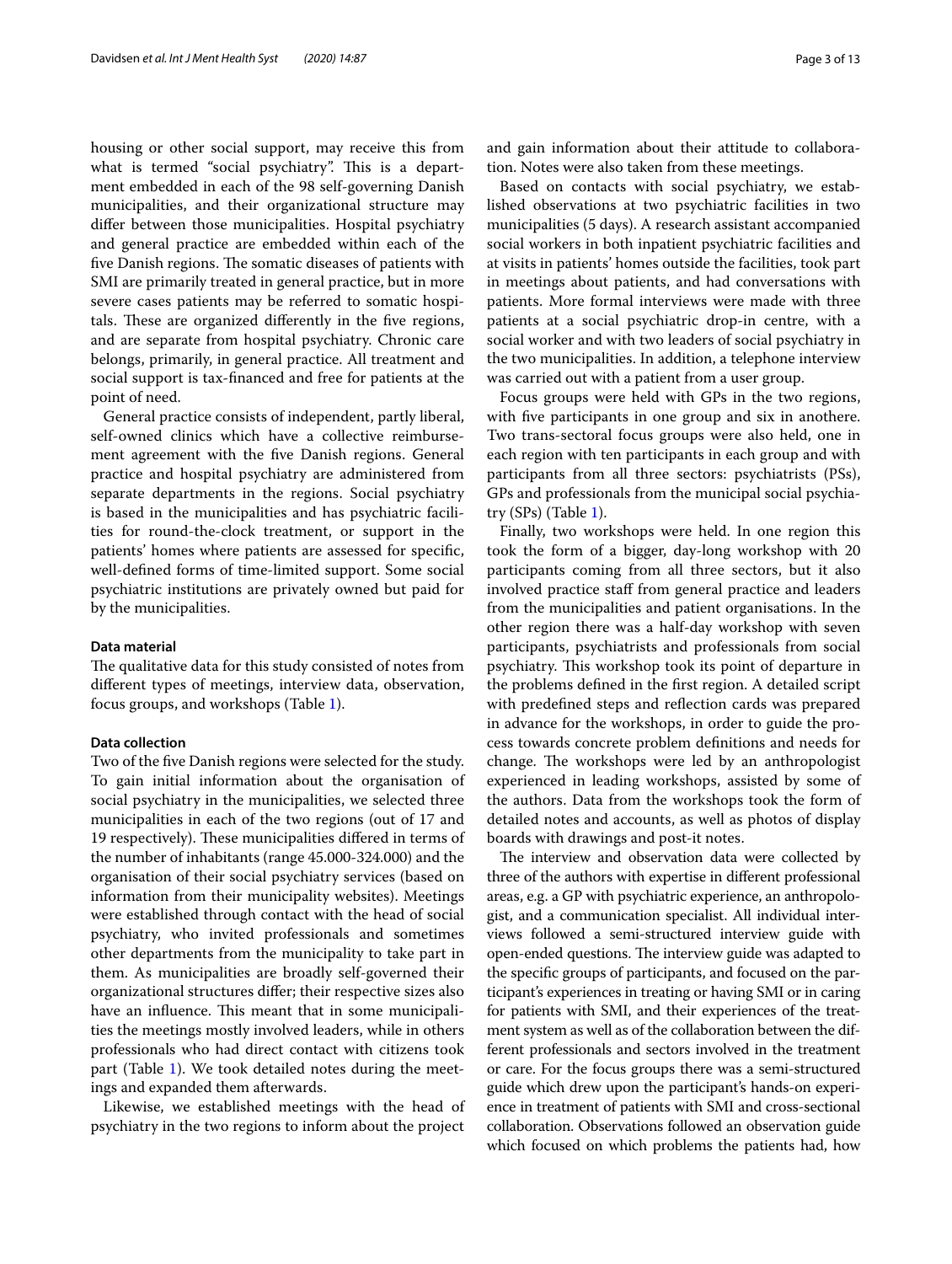#### <span id="page-3-0"></span>**Table 1 Types of data and participants**

Meetings with social psychiatry and other professionals in six municipalities

**Types of data material** 

| <b>Participants</b>                                                            |
|--------------------------------------------------------------------------------|
| Municipality 1: 2 leaders<br>Municipality 2: leader plus 17 social workers     |
| Municipality 3: 2 leaders of social psychiatry; 3 psychiat-<br>ric consultants |
| Municipality 4.1 cader of cocial pouchiatry loaders of 7                       |

|                                                                                                        | Municipality 4: Leader of social psychiatry, leaders of 7<br>other municipal departments of health and social care<br>Municipality 5: 3 leaders of different departments<br>responsible for care of patients with SMI<br>Municipality 5: leader of social psychiatry plus 2 leaders<br>of sub-departments (biggest municipality) |
|--------------------------------------------------------------------------------------------------------|----------------------------------------------------------------------------------------------------------------------------------------------------------------------------------------------------------------------------------------------------------------------------------------------------------------------------------|
| Meetings with psychiatry in two regions                                                                | Region 1: Head of psychiatry<br>Region 2: Head of psychiatry plus leader of main section                                                                                                                                                                                                                                         |
| Observations at psychiatric facilities and social support in patients homes in two municipali-<br>ties | Tree days in municipality 1 and 2 days in municipality 2                                                                                                                                                                                                                                                                         |
| Interviews with three patients in social psychiatry<br>Telephone interview with patient in user panel  | 2 men, 1 woman, age 46-56 years<br>Woman in her twenties                                                                                                                                                                                                                                                                         |
| Individual interview with social worker at a psychiatric facility                                      | Woman, seniority 18 years                                                                                                                                                                                                                                                                                                        |
| Individual interviews with two leaders of social psychiatry                                            | Men, middle age                                                                                                                                                                                                                                                                                                                  |
| Two focus groups with general practitioners (GPs)                                                      | Group 1:6 participants, 5 women, 1 man<br>Group 2: 5 participants, 3 women, 2 men                                                                                                                                                                                                                                                |
| Two trans-sectoral focus groups                                                                        | 10 participants in each group<br>Group 1:<br>3 GPs, 1 M, 2 W<br>4 SPs, 1 M, 3 W<br>2 PSs, 1 M, 1 W<br>1 pharmacist, W<br>Group 2:<br>2 GPs, 1 M, 1 W<br>5 SPs, all W<br>3 PSs, 1 M, 2 W                                                                                                                                          |
| Two trans-sectoral workshops                                                                           | 20 and 7 participants respectively<br>Workshop 1:<br>7 GPs<br>5 SPs, primarily leaders<br>4 P.Ss<br>2 practice staff<br>1 pharmacist<br>1 patient organisation leader<br>Workshop 2:<br>4 SPs<br>3 PSs                                                                                                                           |

they were dealt with and how the provision of cross-sectional care was enacted. The treatment of physical illnesses or comorbidities was also included in all interviews and observations.

All interviews and focus groups were audio-recorded and supplemented by feld notes made by the attending researchers immediately after the sessions. All interviews and data from focus groups were transcribed verbatim by a student.

#### **Analysis**

The detailed notes and the transcriptions of interviews and focus groups were analysed using Interpretative Phenomenological Analysis (IPA) [\[28](#page-12-0)].

The aim of IPA is to get close to the frame of reference of the person whose experience is being investigated and to understand the meanings that participants give to their experience. IPA developed from phenomenological psychology but has followed the movement of phenomenology in a more hermeneutic direction. There is an increased emphasis on interpretation, and the analysis is not exclusively based on description [[29–](#page-12-1)[31](#page-12-2)]. IPA is said to be "double hermeneutic": the interviewer tries to make sense of the interviewee's making sense of a phenomenon [[32\]](#page-12-3).

The first step of the analysis involved repeated readings of each transcript, or the notes from observations and meetings, to obtain an overall impression. The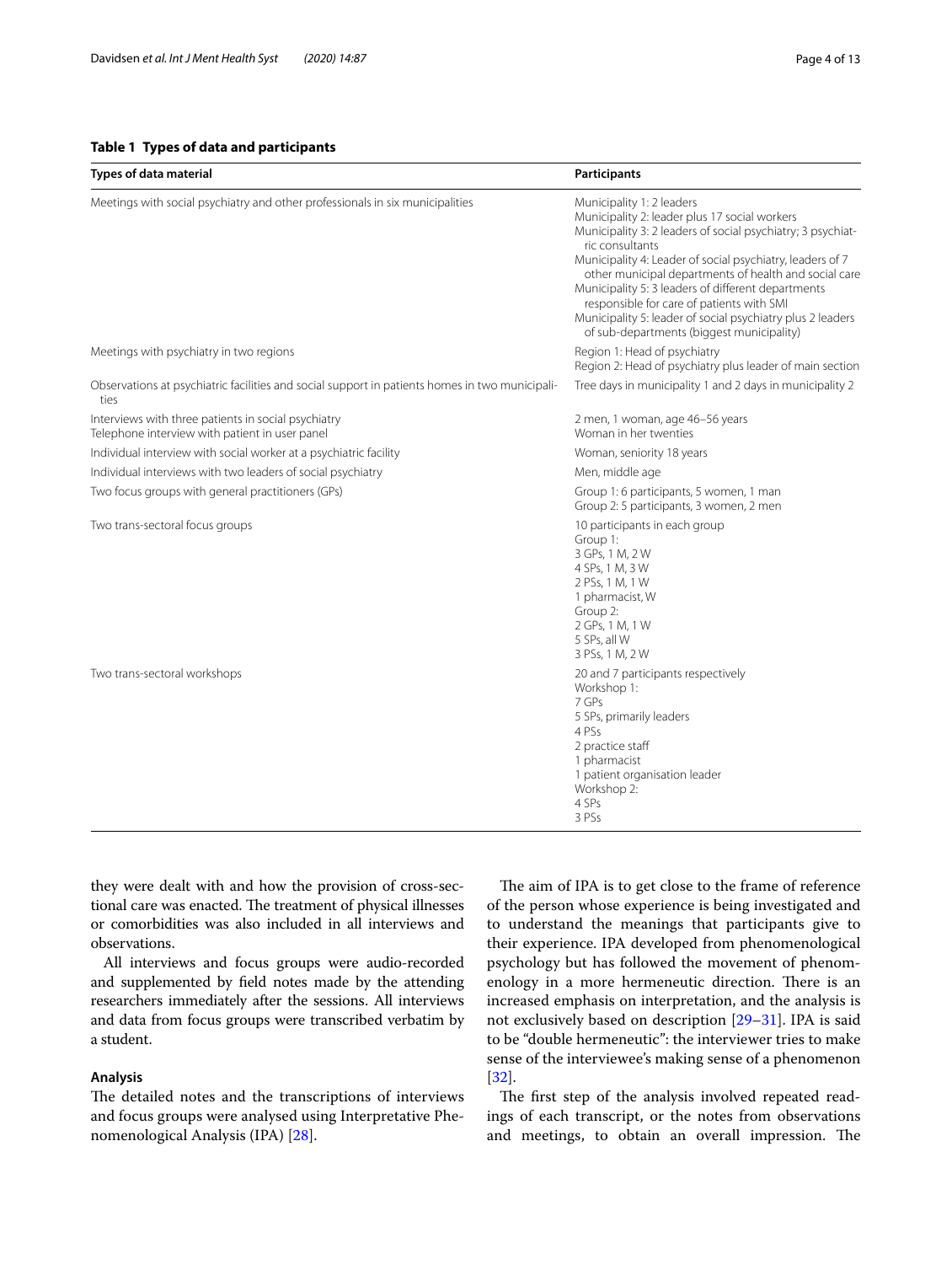second stage involved marking text parts with keywords or phrases that refected the meaning of the individual's account. These phrases were developed into explorative comments focusing on core elements of each participant's experience. The explorative comments were subsequently transformed into emergent preliminary themes for each participant. During this process the preliminary themes were gradually transformed into concepts representing a higher level of abstraction. We applied the same analytic process to each transcript, and a list of themes was compiled with extracts from each participant. To ensure the themes remained grounded in the data, the transcripts were re-read and marginal themes were excluded. Finally, higher-order "superordinate" themes were identifed that represented participants' perceptions and experiences across the material, and this formed the basis for the fnal write-up.

The superordinate themes identified from the data material were: system barriers for treatment in general practice; shared knowledge and collaboration; responsibility; cultural diferences; and possible scenarios.

In the health care sector patients with SMI are called 'patients' but in the municipalities, and therefore also in social psychiatry, they are called 'citizens'. To keep to a uniform terminology, we use the term 'patient' throughout the article, except in quotations.

#### **Results**

Overall, the participants' accounts revealed that patients with SMI were treated in three diferent, independent sectors: psychiatry, general practice and the municipalities. There was no overriding leadership for these different organizations and therefore no responsibility for, or guidance to, support the coherent treatment of patients. The three sectors lived rather autonomous lives with different cultures and with contacts between them largely dependent on individual professionals taking local initiatives to collaborate. Typically, the individual professionals felt that they were restrained from collaboration or met with a tangled bureaucratic system of indirect communication, with legislation in place to prevent direct contact.

Participants from general practice and from social psychiatry in particular considered trans-sectoral collaboration to be essential to improve the treatment of physical diseases in patients with SMI. These participants emphasized that more face-to-face meetings and better communication would enhance collaboration. Hospital psychiatry was less focused on collaboration, and did not express any need to collaborate with general practice.

We will describe the views of professionals from the diferent health and social care sectors below, and deal with aspects such as system barriers, lack of communication and sharing of knowledge between diferent

organisations in health and social care, problems related to responsibility, and the infuence of diferent treatment ideologies. Finally, we will describe some visionary views.

#### **System barriers for treatment in general practice**

The participants agreed that the physical comorbidities of patients with SMI should be treated in general practice. However, professionals in social psychiatry said that the access to general practice and the reception therein was not well suited to these patients. It was difficult for patients to call and make an appointment, and it was difficult for them to sit in the waiting room. Their experience was that the consultations were too short for the patients to explain their symptoms, and they often did not feel taken seriously or treated equally.

The GPs said that their reimbursement system did not allow them to spend more than 15 minutes in consultations; patients with SMI did not ft into this current system of 15-minute consultations and later follow-up in new consultations. A GP said (in a non-judgmental way):

*They cannot find out how to behave as patients must do [to ft into the system], which means coming to the appointments and understanding the fow of the system. (GP, trans-sectoral focus group)*

#### *Beneft of accompaniment*

Both GPs and social workers viewed it as being helpful if social workers could support patients and accompany them to GP appointments. This would reduce nonattendance rates and give patients support in bringing forth their complaints as well as remembering the different topics. Furthermore, the agreed treatment or plan would be shared with the social worker, which would support patients with cognitive problems:

*Many GPs appreciate that a social worker calls together with the citizen and/or comes together with the citizen, in that it may prevent some misunderstandings. It can also contribute to the citizen actually turning up. It is difcult for many citizens to arrive when they have an appointment. (Social worker, interview)*

*If the social worker and psychiatric facilities could in any way get more resources to support this, or at least get them [the citizens] to the GP. It is often diffcult for them [the patients] to get going. (GP, transsectoral focus group)*

Patients also appreciated being accompanied to appointments because they often lost concentration; it could then be difficult to explain one's symptoms and understand what was said in response. It was often not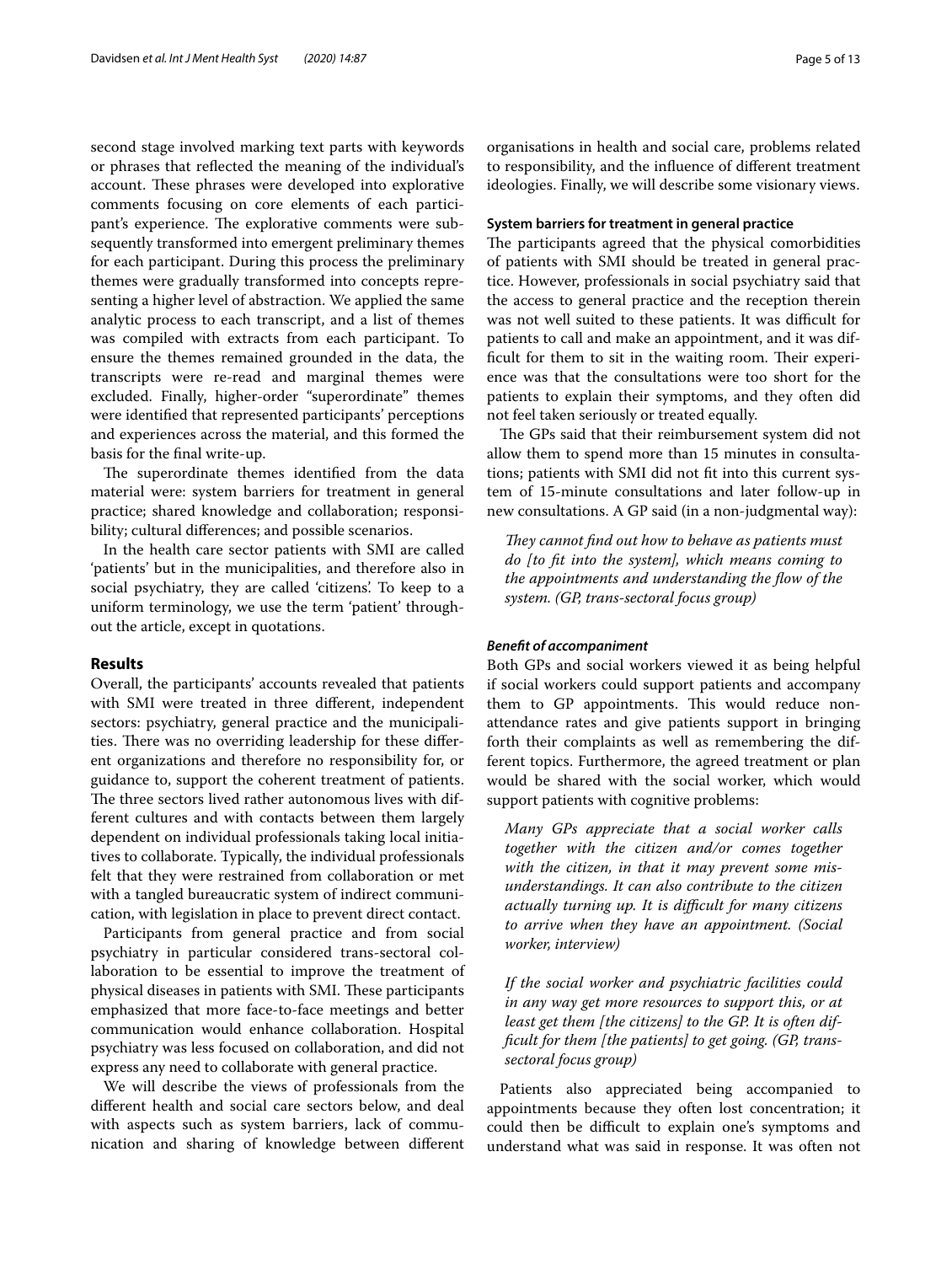possible, however, for social workers to feld messages for patients or accompany them to the GP, because these tasks had to be agreed upon administratively as part of the patient's care plan in the municipality.

#### **Shared knowledge and collaboration**

Patients, GPs, and social psychiatry expressed a common desire that the diferent professionals working with a patient should have access to and the ability to update the same knowledge. This desire, however, met several obstacles. For some this was due to a lack of awareness, especially by psychiatry, of the other sectors' need for information; for others it was caused by legal issues and incompatible IT systems across sectors.

#### *Information to GPs from psychiatry*

GPs said that, contrary to somatic health care, they did not receive information from psychiatry during the long periods of patients' outpatient psychiatric treatment. Neither did they always receive discharge letters following a patient's discharge from a psychiatric hospital. Often GPs did not know whether or not their patients were still being treated by psychiatry:

*I think it is really difcult to collaborate with outpatient psychiatry because we hear nothing from them. It is actually FMK [electronically shared prescription record] that is the lifeline, so you could say: "Okay, they are seen there, because some medicine has been prescribed", but you have no contact with them. Not even when they are discharged, so it is a bit uncertain. (GP, focus group with GPs)*

*The discharge letter is not only missing on discharge. It is also missing during the ongoing psychiatric course [of outpatient treatment]. Sometimes you have no idea if they are still in outpatient psychiatry. (GP, focus group with GPs)*

If GPs tried to contact psychiatry by telephone, they said that they often got through to a psychiatrist who did not know the patient, and not the psychiatrist or nurse involved in the patient's treatment.

*It is really difcult for us to get into contact with psychiatry. We lack a system that, without too much efort, you could speak with the doctor who is responsible for the treatment and who knows the patient. (GP, focus group with GPs)*

Hospital psychiatry did not express any lack of, or need for, further cooperation. They saw themselves as offering their expert knowledge and support to professionals from the other sectors. Psychiatry leaders said that they could not ofer any structured support to general practice as it would not fit into their working routines. They imagined that the collaboration would demand a special staffing for this task and did not view collaboration as an integrated part of their work. Accordingly, they referred to a lack of resources as the reason for the lack of collaboration:

*It is a question of resources. What you ask for is increased access. Having a way of being more accessible to each other, that would be very desirable. We also want that but we just do not have the resources for it. (Psychiatrist, trans-sectoral focus group)*

A few consultants in local outpatient psychiatry, however, said that they were open to telephone contact to give their expert advice to GPs but did not express any need for mutual collaboration.

#### *Collaboration with social psychiatry*

*GPs' perspectives* GPs said that they were unable to communicate directly with social psychiatry and described two diferent kinds of problem: frst, the two sectors are subject to different legislation (The Consolidation Act on Social Services and The Health Act), and professionals are not allowed to share information across sector domains without written, informed consent from the patient. Second, although patients were generally willing to sign this consent, the two sectors used diferent and incompatible IT-systems which made it difficult to communicate about the patient's records.

GPs said that it could be very difficult to contact social psychiatry directly, which was a frustrating barrier:

*I have to call this big centre, where they answer the phone between 9 AM and a quarter past nine or something like that, and talk with someone who will then pass on the message to someone else. And that works really, really poorly. Then I have been told recently that we have to write to the municipality.*  Then I fill in a social medical certificate and make *them aware of the problem and ask them to contact the patient. But it would be nicer to have a face-toface [meeting] or at least the phone and talk together instead. (GP, focus group with GPs)*

*Social psychiatry's perspectives* Beyond the problems regarding the individual patient consultations, social psychiatry described diverse experiences of collaboration with GPs. At an overriding level, some of the leaders expressed that they experienced a lack of commitment to collaboration from GPs. They interpreted this as being based on diferent professional cultures:

*There is a general experience of imbalance as regards the GPs' commitment to collaboration. Gen-*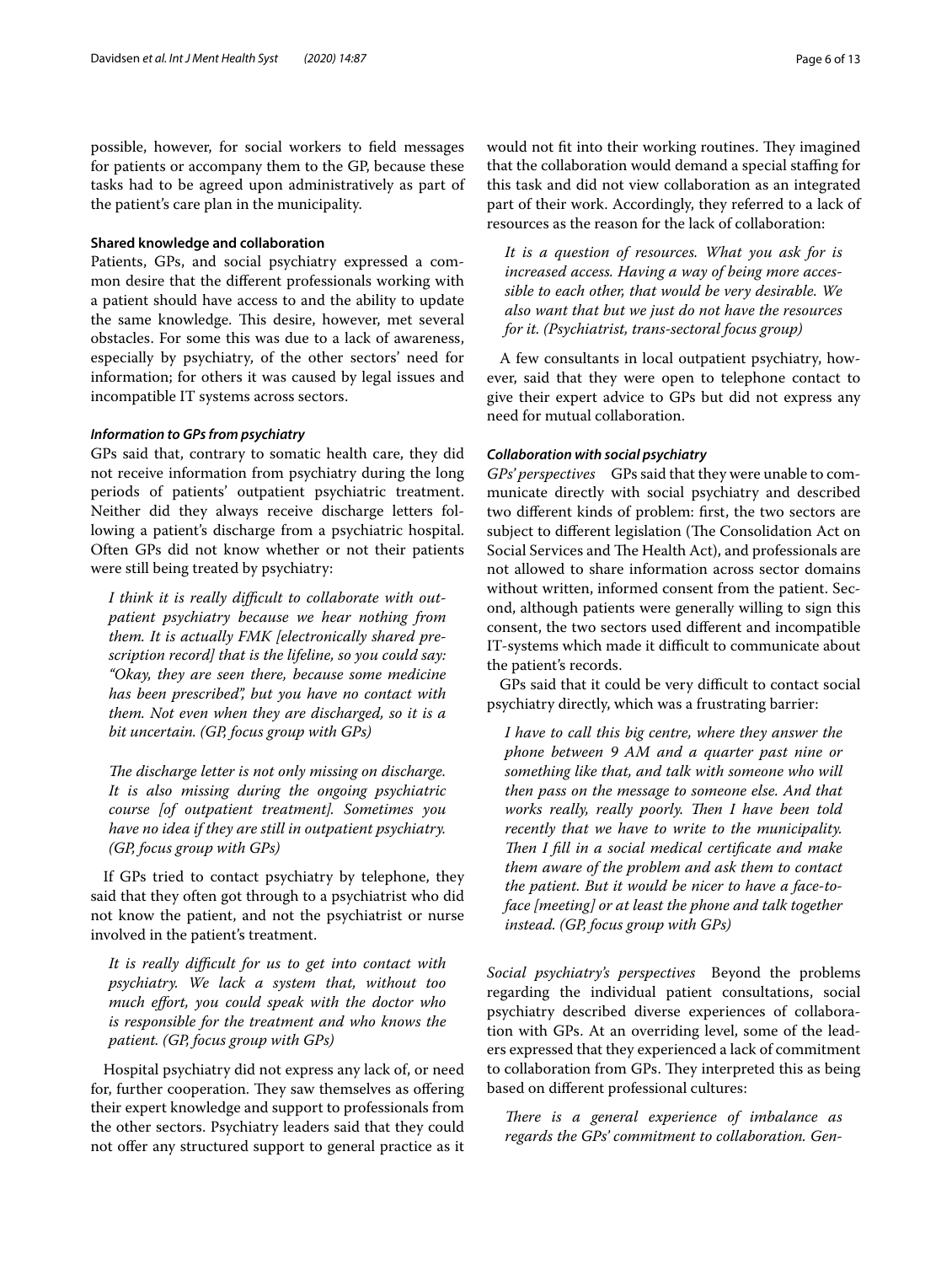*erally, they are not as committed in their collabora*tion as we are. There are differences in both tradi*tions and culture. (Leader, social psychiatry)*

At the level of cooperation between social workers and individual GPs, the experiences difered a lot. Some social workers had experienced unfriendly communication, and some reported that they had even been reprimanded by a GP if they phoned about a patient. Other social workers said that if they wanted to phone a GP on behalf of a patient, they had to do this on equal terms with other patients and not as professional collaborators. This meant taking their place in the telephone queue in the morning  $(8-9 \text{ AM})$ . These experiences made them think that they were not acknowledged as professional collaborators. However, other social workers praised their collaboration with cooperative GPs.

Professionals from social psychiatry also described experiences of a lack of cooperation between somatic and psychiatric hospital departments. A social worker told of a young woman who had serious cardiac complications from psychopharmacology. However, the psychiatrist refused to follow the advice from the cardiologist, saying that a reduction in psychopharmacological medication could worsen the patient's mental state. The social worker questioned why psychiatry and somatic health care were not more interested in collaboration:

*I wonder why you would not have a professionalism and a curiosity about collaboration—that you do not trust each other's professional competences a little more. (Social worker, interview)*

There was no direct contact between the psychiatrist and the cardiologist, and the social worker had to be both the messenger and the negotiator.

*Psychiatrists' perspectives* Psychiatrists complained about accessibility and bureaucracy in the municipalities, which hampered the possibility of their getting support from social psychiatry.

*All that bureaucracy, if you could remove that, then I think that things would go more smoothly….it takes ages just to fnd out if you can get in contact. (Psychiatrist, trans-sectoral focus group)*

*Patents' perspectives* All interviewed patients said that they experienced no collaboration between the diferent professionals in the three sectors: "There is no collaboration at all. There is [really] no collaboration at all." (Patient 1).

The patients viewed their social worker as the most important person for their treatment, for keeping track of the diferent treatment modalities and as a sort of advocate to be accompanied by in heath care appointments. This was especially the case in psychiatry appointments, where they often did not feel heard:

*I have never ever felt that I have been to a psychiatrist where it was positive. I think it is so much focused on medication instead of actually talking to a person about how he is doing. Tat's how I have felt. And the physical, the psychiatrist did not care about that (Patient 3)*

However, patients said in interviews that this was not always possible, because social psychiatry was dominated by what the social workers were *not* allowed to do and that there were only a few tasks which they *were* allowed to do.

*I sometimes think that the things they are not allowed to do puts a brake on municipal services.*  It's an area exposed to many savings. There are not *many tasks they can take on (Patient 4)*

The patients we interviewed were satisfied with the GPs they had now, and sometimes actually felt that the GP would side with them against psychiatry. They felt they were taken seriously and listened to by the GP. They also, however, tried to be accompanied by their social worker to their GP if they feared not getting their message across.

The patients we interviewed had, however, also experienced GPs that were "incredibly superfcial" and had then chosen another GP, often in single-handed practice to secure continuity: "Well, it was just so in and out, then it is 'bong' fnished. But he [the current GP] is really good." (Patient 2)

#### **Responsibility**

GPs and social psychiatry considered that there was a problem of responsibility. Often it was not clear who had the responsibility for the patients' overall treatment. In the social psychiatric facilities, the social psychiatry professionals said that "the municipality and the regions fight over who has the responsibility". This was in reference to when patients were too ill to be kept in the community facility and needed to be readmitted to hospital (or not dismissed yet), and it also concerned more cultural diferences as described below.

The GPs considered the question of responsibility as problematic. They were often left with the task of prescribing psychopharmacological medication to their patients - medication which they had not themselves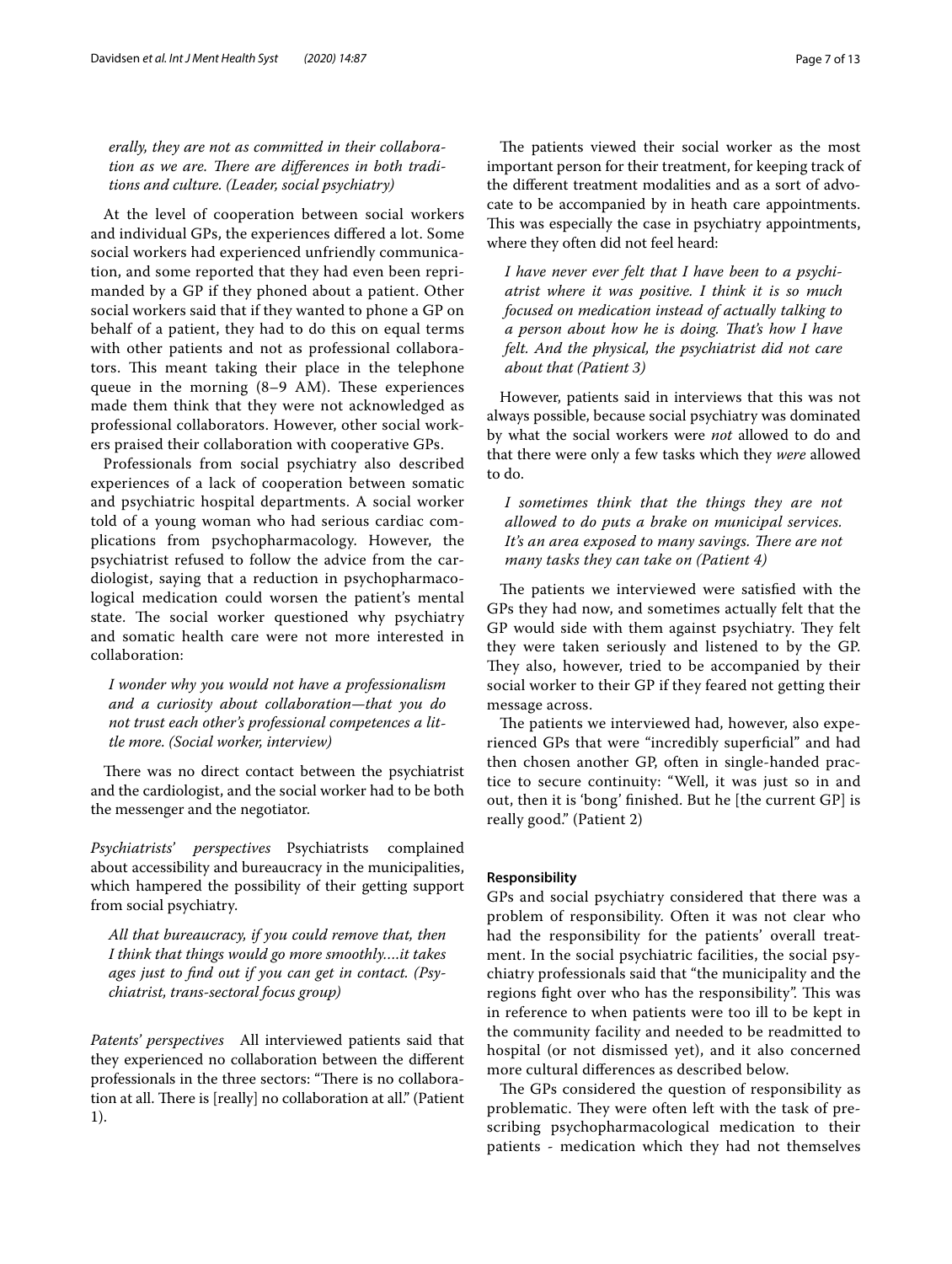given an indication for or started. They feared that if they did not follow the rules of control, ordering blood tests or ECGs for patients taking specifc medications, for example, the matter could be referred to the complaints board. They also had to assess the possible interactions of psychopharmacological medication with the somatic medication they wanted to prescribe, but GPs were not always informed of the psychiatric medication their patients were taking.

*There is much information about what the doctor ought to do—which means should do. As to QTc [electric disturbance in the ECG], whose responsibility is it if something happens to them [the patients]? I think it is difcult to bring outpatient psychiatry in to take responsibility for this and get them to say: "Together with what you [the GP] do, this is all right.*" They don't [say that] (GP, focus *group with GPs)*

*Who is actually responsible? Something about responsibility, that is a mess. And you do not know what each other is doing. (GP, trans-sectoral focus group)*

In principle, each doctor who prescribes medication for a patient has the responsibility for overseeing all of the medication, which the GPs considered a frightening challenge. If patients were dismissed from psychiatry, often because they did not ft into any specialized department or package, or due to non-attendance, it was the GP's responsibility to continue the medication. This was often a long list, with no opportunity to contest it with psychiatry.

Social psychiatry agreed on these challenges:

*Communication between the diferent [sectors] about these citizens. There we are challenged. Who takes the responsibility for the long medication list, where many providers have prescribed something?*  The interaction between treatment psychiatry and *psychiatric facilities, or social workers and GPs? Perhaps it is about having some formalized collaboration agreements (Leader, social psychiatry)*

#### **Cultural diferences**

Health and social care professionals described their interventions based on diferent theories and ways of thinking. The participants from health care focused on the treatment of diseases, and both general practice and psychiatry expressed a wish for social psychiatry to upgrade their health professional competences to better support the health of their patients. Participants from social psychiatry, however, built their interventions on social pedagogic

thinking involving a focus on recovery, the autonomy of the individual, and social pedagogic methods. They did not consider health issues as their primary task.

*How will it then play with our social pedagogic methods, because they are our primary tasks? There will be some resistance to it, because, again, it is a health professional thing, which actually is not our primary task (Social worker, trans-sectoral focus group)*

Professionals from social psychiatry described their diferent approaches using concepts such as *goal ladders* and metaphors like *strength flowers*. They used different abbreviations for their theoretical approaches, which, although deriving from pedagogic theory, were not the same in the diferent municipalities. At leader level in particular, professionals from social psychiatry used quite another language than the language of health care professionals. They talked about "discovering yourself", how exercise, for example, "could lead to a psychological and social dimension that could overcome the health condition," and how this should be integrated into the recovery process.

Social psychiatry leaders said that although the language and thinking difered between the health and social sectors, these diferences could be overcome by meeting face-to-face and gaining insight into each other's tasks and working methods.

*Our way of thinking—there are some cultural differences, which you must work on. Many of these preunderstandings of each other we could lay down by actually meeting, meeting physically, getting to know each other and getting some insights into each other's tasks and ways of solving the tasks, which would open things up for some other understandings. (Leader, social psychiatry)*

Each sector had its own focus and perspectives, which did not necessarily involve collaboration with the other sectors. This was especially the case for psychiatry, where professionals responded by trying to incorporate an element of giving expert advice into their regime. Moreover, regional psychiatry programmes did not mention general practice or the municipalities as parties involved in the patients' treatment.

#### **Possible scenarios**

Some participants from the municipalities and some GPs described their visions of possible scenarios for a collaborative system, some of which were deemed possible if all actors could agree on them. These participants said that a team-based organization with collaboration between all three sectors would be meaningful and that collaboration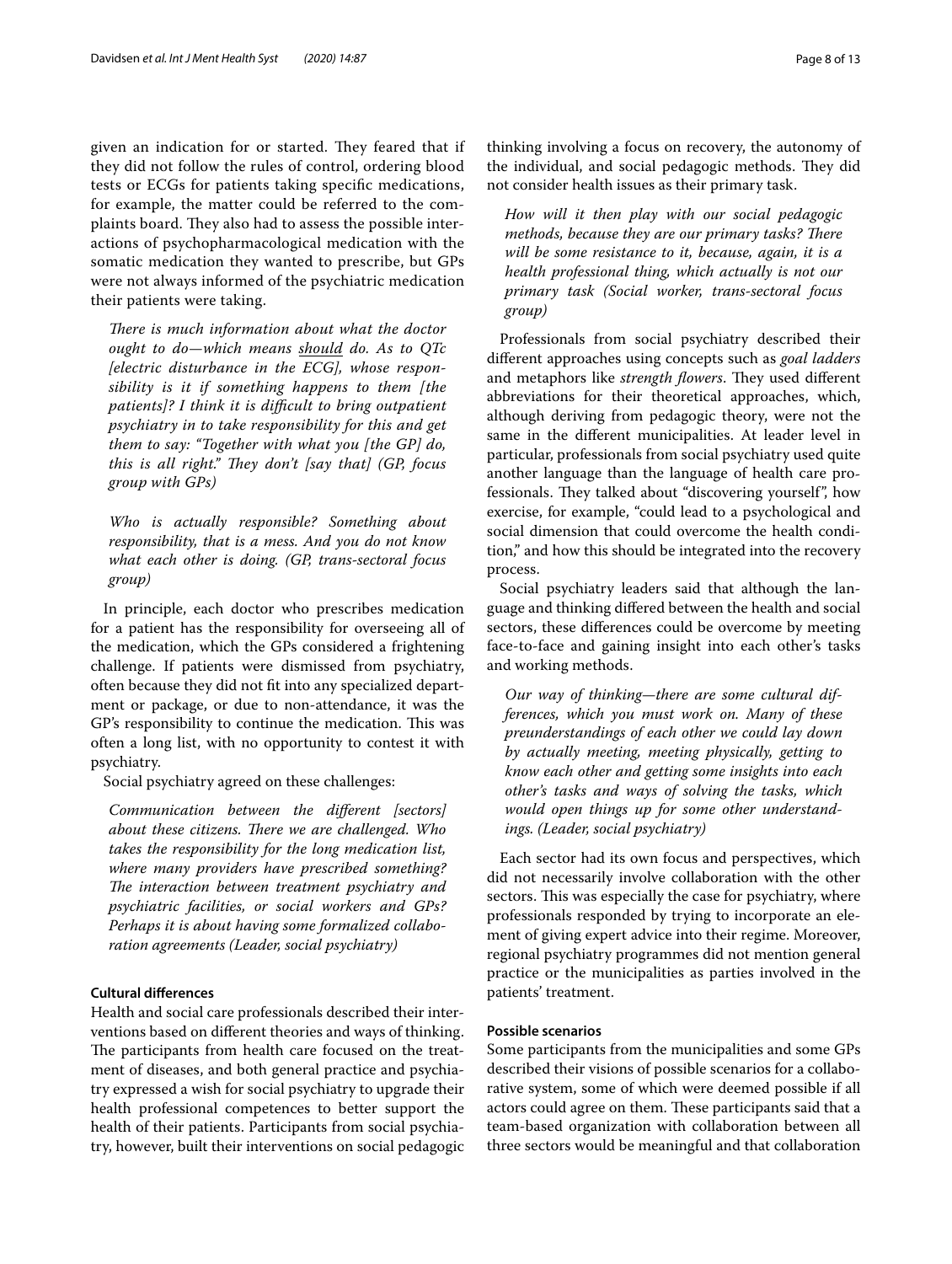had to be based on face-to-face meetings. Leaders from social psychiatry said that a real collaboration between regional psychiatry and municipal psychiatric facilities would help the facilities to work with patients in a more qualified way. This would prevent hospital re-admissions, often caused by lack of psychiatric support, particularly in terms of medication:

*Patients' treatment is not fnished at [discharge*  from] the hospital. Then there are more re-admis*sions. And the psychiatric facilities are not capable of dealing sufciently with the target group. Perhaps you could prevent re-admissions through collaboration. If they [the patients] are going to have a new medication or if a psychiatric treatment needs to be adjusted, then there should, of course, be a close collaboration. I actually consider that this should be handled by the [municipal] facilities. They must then, to a necessary degree, be supported by nurses or doctors. But in my view, this is a municipal task, and they must be able to deal with these citizens (Leader, social psychiatry)*

In line with this view of giving social psychiatry increased power to relieve the pressure on psychiatry, GPs also mentioned that some patients could be handed over to GPs in a shared care model. This would, again, relieve psychiatry, which described its problems as a lack of resources:

*I think, if they are so busy in outpatient psychiatry, then they should perhaps let go of some of the patients, and then you could make shared care. I know that you should not come up with this [idea] in these times but if we more or less [have the patients] anyway? (GP, trans-sectoral focus group)*

Psychiatry did not, however, see how these proposals could offer relief but rather considered it as a new burden for them.

The social psychiatry leader quoted above also reflected on the whole organizational set-up for patients with SMI. He described the process of de-institutionalization which began in the 1980s. This had, in his opinion, led to a different form of institution in the shape of these often large municipal psychiatric facilities, which did not live up to the thinking behind de-institutionalization:

*We have talked of de-institutionalizing since the '80s, and now they are sitting at these psychiatric facilities, but is that an inclusive way of living a life? Or is it a mirage we have developed? Are they de-institutionalized? Are they integrated, are they part of the community? We have closed the institutions, but we have just created some decentralized,* 

*closed units around the country, which we do not have a snowball's chance of controlling because most of them are private. And without ceremony, we pay 700.000 to 1.000.000 DKK per year for having a citizen there (Leader, social psychiatry)*

This leader advocated for greater activation of civil society with, for example, peer-workers and a focus on reducing psychopharmacological medication. This could, however, not be achieved for citizens who had become chronic patients in the system:

*Now they have been placed—750 citizens in six municipalities in this way. They are so badly off and their medication makes them even worse, so they cannot be moved out—a Gordian knot (Leader, social psychiatry)*

Even for these patients, however, trans-sectoral teams involving municipalities, GPs, and psychiatry with outreach capabilities, were considered the best solution.

Some particularly engaged GPs advocated for leadership of new initiatives and felt that GPs were in a strong position to take the lead in this process. One participant described local initiatives driven by committed professionals, which had achieved good results:

*Much of it is leadership. Tat you sit down in municipal psychiatry and talk with regional psychiatry and talk with the KLU [committee with members from general practice and the municipality] about getting coherence in your municipality and say "what can we do that makes sense and which we all think we can work with." You have to sit down and ask "what is it that we want to do together all of us?" We actually tried it with the psychiatric facilities and municipal psychiatry. And they were so glad*  that we came. They thought we were not interested, *but we were interested. We also sit with the problem (GP, trans-sectoral focus group)*

#### **Discussion**

Our fndings showed that there were many obstacles to coherent treatment of patients with SMI. These comprised organizational elements, legal issues, IT-system incompatibilities, cultural diferences and diferences in theoretical approaches, and no overriding leadership. The consultation structure in general practice was not considered suitable for patients with SMI. Information was not shared between the diferent sectors, partly due to a lack of awareness from professionals in hospital psychiatry that collaboration was necessary. The lack of clarity around responsibility was a big challenge, especially for GPs, who often feared litigation by "Styrelsen for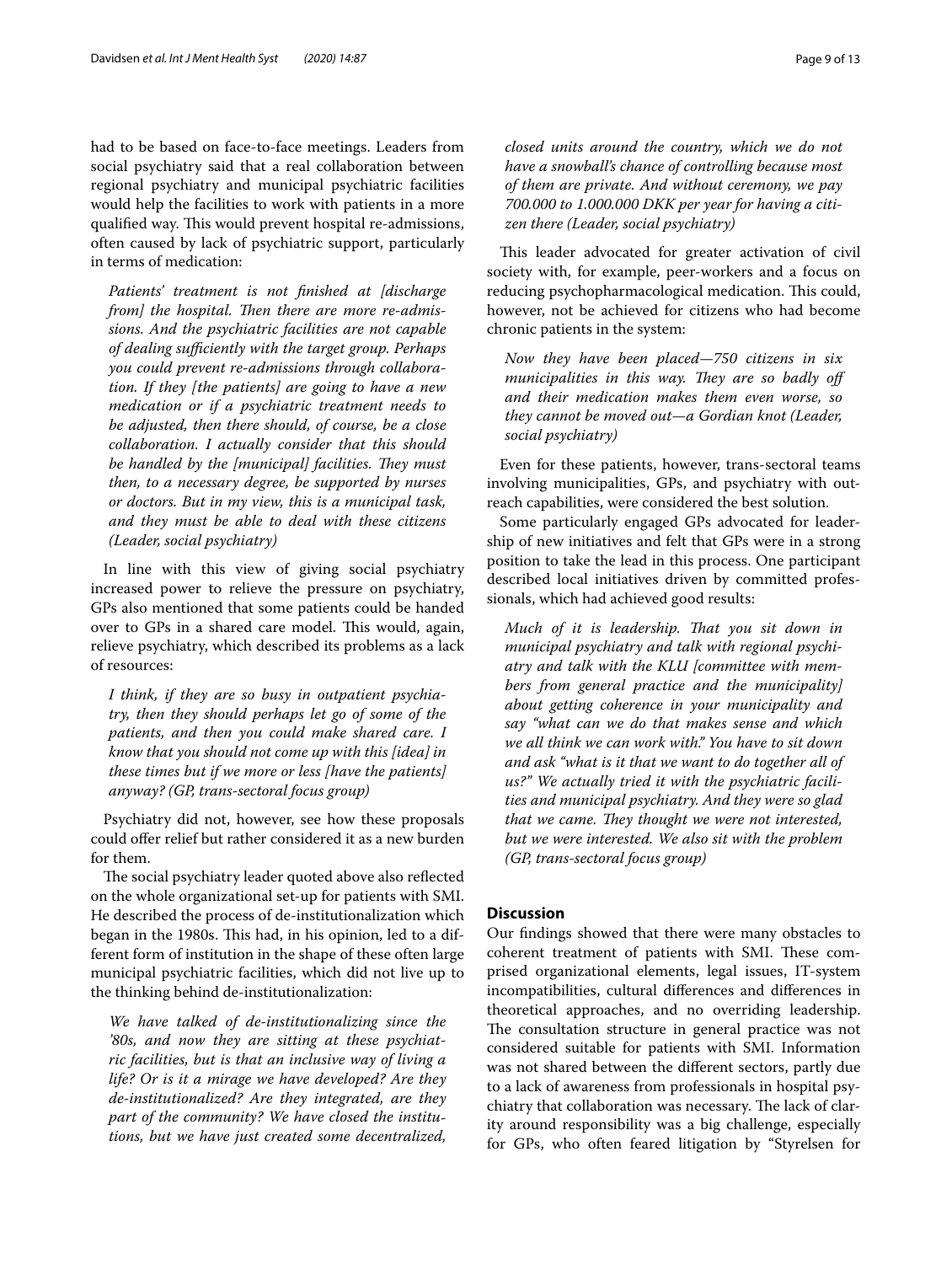Patientsikkerhed" (The Danish Patient Safety Authority). GPs felt that they were left with overall responsibility for their patients, including for medication which they were not familiar with. Social psychiatry experienced the same lack of clarity around responsibility when patients were discharged from hospital psychiatry into municipal psychiatric facilities. Patients considered the social worker in social psychiatry as the most important person for their treatment and actually an advocate to secure their being heard especially in psychiatry.

Legal challenges were especially noted in relation to social psychiatry, which belonged to a diferent branch of legislation than health care. Communication about patients is, therefore, forbidden without their written, informed consent. In addition, social psychiatry used a diferent IT-system which was not compatible with the system in health care. The social pedagogic language and approach in social psychiatry difered from the thinking in health care, and without face-to-face meetings to promote learning about each other's tasks and working methods, cultural diferences were upheld.

The challenges experienced by the participants in this study are in line with those shown in the literature: treatment is fragmented [[8\]](#page-11-22), collaboration is sparse, and an integrated care approach requires much effort and support [[11\]](#page-11-19). Authors have shown that there is a need to empower professionals to remove barriers and improve communication between them, but that there is also a need for IT solutions to support communication and for clarity on responsibility [[5\]](#page-11-4). None of these needs were fulflled in the present study where professionals were left on their own without any overriding, empowering leadership, and with both legal and technical barriers for communication between sectors.

Literature has shown that patients want integrated care and shared knowledge [\[7](#page-11-17)]; that they view general practice as important for continuity of care, and that they value GPs' listening skills  $[10]$  $[10]$ . This corresponds to the findings in the present study, where collaboration was hampered by the lack of information fowing from psychiatry to general practice. Psychiatry seemed to be very closed of from the other sectors and did not consider the GPs or social psychiatry to be part of the treatment team. Patients also experienced this lack of cooperation and the need of support from the social worker in their meetings with psychiatry.

The consultation structure in general practice, and the obstacles for social psychiatric support in these consultations was also a hindrance to collaboration. The consultation system in general practice, supported by the collective agreement with the regions [[33\]](#page-12-4), did not suit patients with SMI. Due to emotional, social, and cognitive problems they need a diferent form of consultation than the standard 10-15 minute model [\[34](#page-12-5)]. In the present study, professionals from social psychiatry pointed out that access to and reception in general practice did not match the needs of these patients. Poor accessibility, perhaps combined with a poor attitude by GPs and too little time in the consultation, have been shown to negatively infuence health outcomes [[35\]](#page-12-6).

Diferent integrated care models have been described in the literature  $[3, 24, 26]$  $[3, 24, 26]$  $[3, 24, 26]$  $[3, 24, 26]$  $[3, 24, 26]$  $[3, 24, 26]$ . The participants in the present study, who had some visionary ideas, proposed teambased integrated care models with participation from all three sectors and with less rigidity, especially from psychiatry. It was also suggested that psychiatry should take part in more outreach activities by offering professional support to municipal psychiatric facilities. GPs proposed that more patients should be discharged to general practice from outpatient psychiatry and included in a shared care model. Psychiatry, however, did not buy into these proposals.

Shared care models have been tested for patients with diferent kinds of mental disease, but results show that much support is needed to make them work  $[11]$  $[11]$ . A Cochrane review studying collaborative care between psychiatry and general practice for patients with SMI only succeeded in including one study—it did, nonetheless, show improved quality of life for patients [\[12](#page-11-23)]. Studies involving all three sectors are nevertheless lacking. Community mental health teams (CMHTs) in the UK may involve elements of collaboration that also include the social sector. A Cochrane review about CMHTs found insignifcant results, although death was consistently lower in the CMHT group [\[36\]](#page-12-7).

Barriers to integrated care are found on many levels, from clinical practice to administration and regulation [[3,](#page-11-2) [37\]](#page-12-8) but integrated care models are also dependent on having an overriding leadership [\[21](#page-11-14)]. In the present study there was no administrative or organizational support in place to establish collaboration between the sectors and the professionals, and there was no overriding leadership.

The study also showed that the health and social sectors were governed by diferent ideologies. Social psychiatry acted from a recovery perspective, whereas medicine, especially psychiatry, seemed to focus on outcomes and medication. GPs had a more generalist approach but still felt an obligation to continue the medication prescribed by psychiatry. The concept of recovery has a long history, originally defned by clinicians and based on medical outcomes [[38\]](#page-12-9). During the 1960s and 1970s, the consumer movement gave rise to a more process-oriented view of recovery [[39](#page-12-10)]. Anthony [[40](#page-12-11)] described recovery existentially, as fnding new meaning and purpose in life after the experience of mental illness. The two meanings of the concept led to a polarization in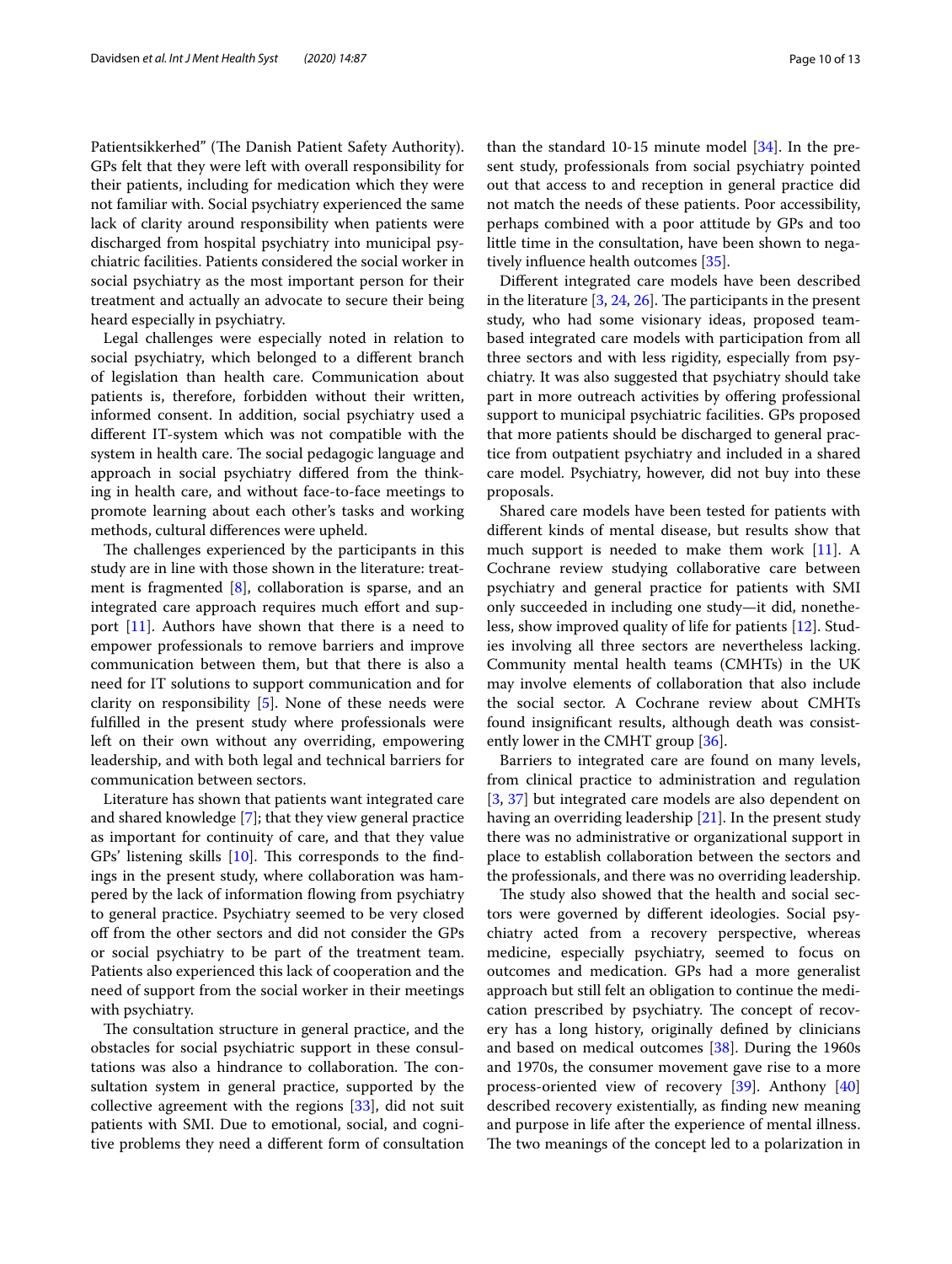the understanding of recovery. It has since been shown, however, that this polarized view may be unfounded [[41](#page-12-12)] and the two meanings have eventually started to become united in more recent research. Studies of patients' views on recovery have shown that symptom relief, better cognitive function, improved social functioning, and participation in community life are important [[39](#page-12-10), [41](#page-12-12)[–43](#page-12-13)]. Patients consider that factors such as the ability to control symptoms, fnding the right kinds of medication, and their relationship with the psychiatrist, are also important for recovery [\[42](#page-12-14)].

In the present study, only social psychiatry talked about recovery, which was seen as the basis of their social pedagogic approach. Their view seemed, however, only to cover the existential defnition of recovery where patients should "discover themselves" and "the psychological and social dimension should overcome the health condition". The health professionals did not talk about recovery but rather symptom control and the steering of medication, which can be seen as the other end of the polarized understanding of recovery based on outcomes. If patients are not to be left in limbo in this polarized view, where the help they get is based on two separate ideologies, these views have to be united [\[41,](#page-12-12) [42](#page-12-14)].

#### **Limitations**

We contacted psychiatry in two of the five Danish regions and six out of 36 municipalities. The 98 Danish municipalities are self-governing and although we sought to choose the municipalities to obtain maximum variation, we cannot be sure that these municipalities cover the views of all municipalities. Likewise, the number of professionals in interviews, focus groups and workshops was relatively small. However, we recruited diferent participants to the diferent forms of data collection, and diferent researchers took part in the data collection. Nevertheless, the informants gave corresponding accounts across regions and municipalities, and the problems and needs that emerged in the diferent forms of data were the same. We think, therefore, that the information can be transferred to other regions, municipalities and general practices in Denmark and perhaps to other similar health and social care systems. We made observations in two municipalities, including observation at psychiatric facilities and in patients' homes and carried out interviews with patients there. The number of patients interviewed was rather small, and possibly patients willing to be interviewed were the most well-recourced. They had all, in particular, been able to select a GP with whom they communicated well. Nevertheless, their views were rather similar, especially as regards their dependence on their social worker and their attitude towards psychiatry, which means that their experiences are probably shared by other psychiatric patients. However, patients' perspectives are studied in further detail in a sub-study with specifc focus on patients and will be reported elsewhere.

#### **Conclusion**

Integration of the diferent views and treatments would demand an overriding leadership to promote dialogue between the sectors, encourage initiative, and integrate coherent treatment. There is no such initiative forthcoming from the leaders of regions, the government, hospital psychiatry, or from the organization of GPs. In the present study, some GPs and social psychiatry leaders advocated for committed professionals to start the process from the bottom. They proposed that local GPs should take the initiative in the municipality where they worked, and social psychiatry leaders proposed a greater focus on civil society and the involvement of the community, for example by using peer-workers.

Although such bottom-up initiatives can be valuable, they cannot solve the problem of an incoherent system characterized by a lack of collaboration, unclear points about responsibility, legal and IT challenges, diferent cultures, ideologies, and views on the treatment of patients with SMI. All these challenges lead to patients often experiencing problems in the system and gaps and inconsistencies in their treatment. There seems to be a need to rethink the whole organization and to integrate views from all sectors in a collaborative, team-based efort that includes specialist psychiatry, general health care, and social pedagogic perspectives in the holistic treatment of patients. In addition, there is a need for dialogue between the proponents of the two polarized views of recovery to agree on a more balanced and united view as a possible condition for integration of regional and social psychiatry and shared care with general practice, which could even relieve the pressure on psychiatry. Both general practice and social psychiatry seemed willing to do this, if there were opportunities to spar with a psychiatrist on patient treatment, to share information as with somatic medicine, and to restore outreach activities between psychiatry and social psychiatry and psychiatric facilities in the community. The resources to provide these services are lacking in today's regional psychiatry model, and further research is required to see if the investment would be efective.

This study forms the preparatory phase for an intervention to improve the somatic health of patients with SMI which will have its point of departure in general practice. The conditions in psychiatry, the IT and legislative barriers, and municipal bureaucracy will also exist in the intervention. We will take the fndings of the present study, however, and test whether educational elements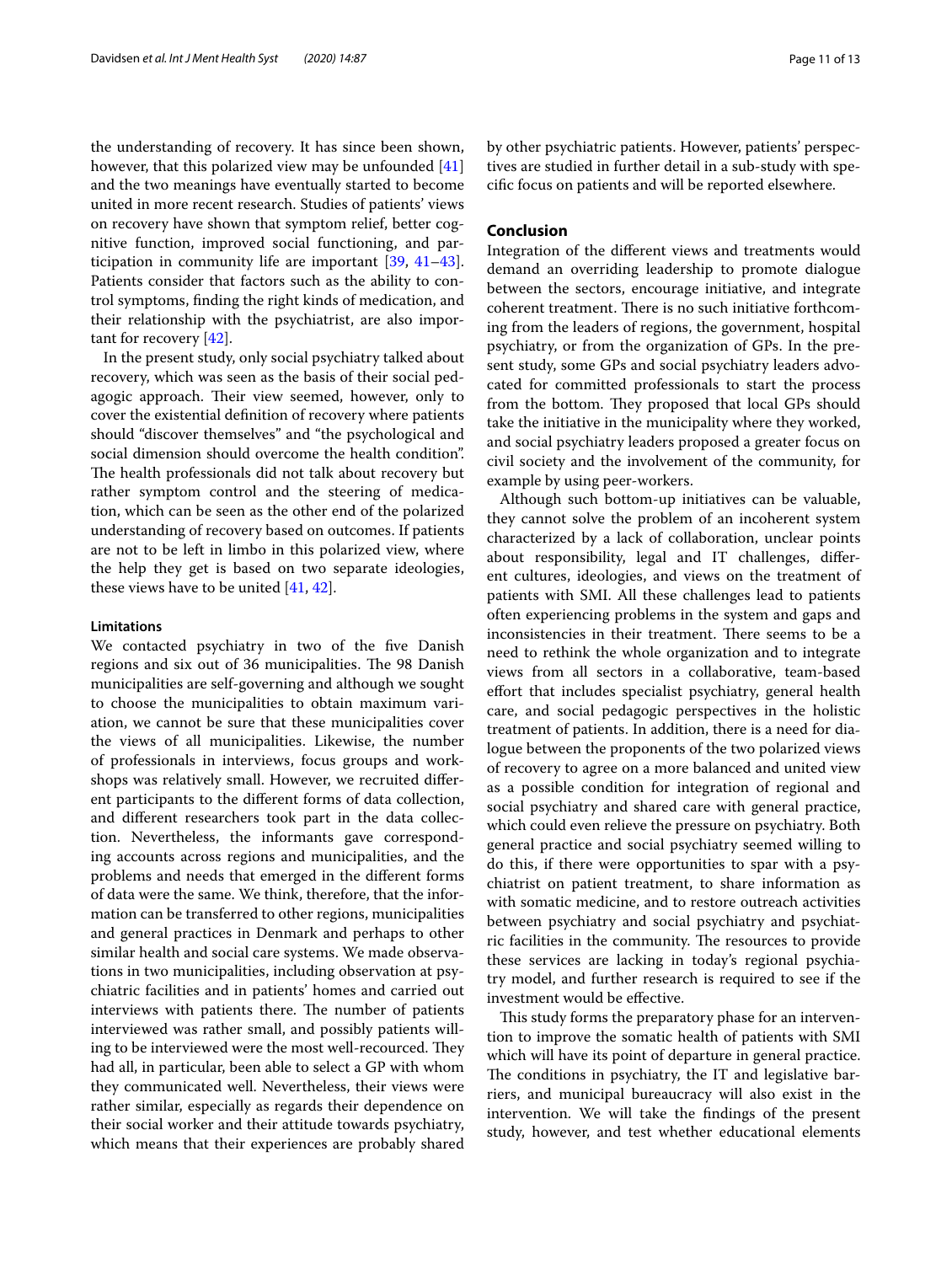#### and knowledge sharing with professionals in the diferent sectors will increase collaboration.

#### **Acknowledgements**

The authors want to thank all the informants who participated in meetings, observations, interviews, focus groups and workshops.

#### **Authors' contributions**

ASD and SR designed the study, ASD, JD, ARJ and MHN conducted the feld work and data collection, JD and ASD analysed the data, ASD drafted the manuscript. All co-authors are members of the study research group; they commented thoroughly on the manuscript and they all read and approved the fnal manuscript.

#### **Funding**

The study received funding from the Novo Nordisk Foundation. Grant number NNF16OC0022038.

#### **Availability of data and materials**

The participants were assured that their that their confdentiality and anonymity would be protected. Therefore, the research data is not available publicly because this would compromise this promise, participants' privacy and our ethical approval.

#### **Ethics approval and consent to participate**

All participants gave their informed consent to participate in the study, and all informants were anonymized in the article. The study was approved by the Danish Data Protection Agency through the collective notifcation via the Faculty of Health Sciences at the University of Copenhagen. Especially as regards the patients there was a special attention to their vulnerability and an awareness of not harming them. All procedures performed in the study were in accordance with the ethical standards of the Helsinki Declaration.

#### **Consent for publication**

All authors gave their consent for publication in the journal.

#### **Competing interests**

The authors declare that they have no competing interests.

#### **Author details**

<sup>1</sup> Department of Public Health, Section of General Practice and Research Unit for General Practice, University of Copenhagen, Oester Farimagsgade 5, 1014 Copenhagen K, Denmark. <sup>2</sup> Department of Health, VIVE–the Danish Center for Social Science Research, Herluf Trollesgade 11, 1052 Copenhagen K, Denmark.

# Received: 16 December 2019 Accepted: 19 November 2020

#### **References**

- <span id="page-11-0"></span>De Hert M, Correll CU, Bobes J, Cetkovich-Bakmas M, Cohen D, Asai I, et al. Physical illness in patients with severe mental disorders. I. Prevalence, impact of medications and disparities in health care. World Psychiatry. 2011;10(1):52–77.
- <span id="page-11-1"></span>2. Hayes JF, Marston L, Walters K, King MB, Osborn DPJ. Mortality gap for people with bipolar disorder and schizophrenia: UK-based cohort study 2000-2014. Br J Psychiatry. 2017;211(3):175–81.
- <span id="page-11-2"></span>3. Liu NH, Daumit GL, Dua T, Aquila R, Charlson F, Cuijpers P, et al. Excess mortality in persons with severe mental disorders: a multilevel intervention framework and priorities for clinical practice, policy and research agendas. World Psychiatry. 2017;16(1):30–40.
- <span id="page-11-3"></span>4. De Hert M, Cohen D, Bobes J, Cetkovich-Bakmas M, Leucht S, Ndetei DM, et al. Physical illness in patients with severe mental disorders. II. Barriers to care, monitoring and treatment guidelines, plus recommendations at the system and individual level. World Psychiatry. 2011;10(2):138–51.
- <span id="page-11-4"></span>5. Rodgers M, Dalton J, Harden M, Street A, Parker G, Eastwood A. Integrated Care to Address the Physical Health Needs of People with Severe Mental

Illness: A Mapping Review of the Recent Evidence on Barriers, Facilitators and Evaluations. Int J Integr Care. 2018;18(1):9.

- <span id="page-11-5"></span>6. Bahorik AL, Satre DD, Kline-Simon AH, Weisner CM, Campbell CI. Serious mental illness and medical comorbidities: Findings from an integrated health care system. J Psychosom Res. 2017;100:35–45.
- <span id="page-11-17"></span>7. Uga A, Kulkarni S, Heeramun V, Bottum K. Evaluation of a Model of Integrated Care for Patients With Chronic Medical and Psychiatric Illness. Psychosomatics. 2017;58(4):437–40.
- <span id="page-11-22"></span>Wullschleger A, Khazaal Y, Heinze M. Editorial: New Models of Care for Patients with Severe Mental Illness-Bridging In- and Outpatients. Front Psychiatry. 2018;9:3.
- <span id="page-11-6"></span>9. Bradford DW, Cunningham NT, Slubicki MN, McDuffie JR, Kilbourne AM, Nagi A, et al. An evidence synthesis of care models to improve general medical outcomes for individuals with serious mental illness: a systematic review. J Clin Psychiatry. 2013;74(8):e754–64.
- <span id="page-11-7"></span>10. Rollins AL, Wright-Berryman J, Henry NH, Quash AM, Benbow K, Bonfls KA, et al. Managing physical and mental health conditions: Consumer perspectives on integrated care. Soc Work Ment Health. 2017;15(1):66–79.
- <span id="page-11-19"></span>11. Baker E, Gwernan-Jones R, Britten N, Cox M, McCabe C, Retzer A, et al. Refning a model of collaborative care for people with a diagnosis of bipolar, schizophrenia or other psychoses in England: a qualitative formative evaluation. BMC Psychiatry. 2019;19(1):7.
- <span id="page-11-23"></span>12. Reilly S, Planner C, Gask L, Hann M, Knowles S, Druss B, et al. Collaborative care approaches for people with severe mental illness. Cochrane Database Syst Rev. 2013(11):CD009531.
- <span id="page-11-8"></span>13. Pomerantz A, Cole BH, Watts BV, Weeks WB. Improving efficiency and access to mental health care: combining integrated care and advanced access. Gen Hosp Psychiatry. 2008;30(6):546–51.
- <span id="page-11-9"></span>14. Das P, Naylor C, Majeed A. Bringing together physical and mental health within primary care: a new frontier for integrated care. J R Soc Med. 2016;109(10):364–6.
- <span id="page-11-10"></span>15. Pastore P, Griswold KS, Homish GG, Watkins R. Family practice enhancements for patients with severe mental illness. Community Ment Health J. 2013;49(2):172–7.
- <span id="page-11-11"></span>16. Beecroft N, Becker T, Griffiths G, Leese M, Slade M, Thornicroft G. Physical health care for people with severe mental illness: The role of the general practitioner (GP). Journal of Mental Health. 2001;10(1):53–61.
- <span id="page-11-12"></span>17. Dury R. Mental and physical long-term conditions in the UK: spanning the boundaries. Br J Community Nurs. 2015;20(4):190; 2-3.
- 18. Vickers KS, Ridgeway JL, Hathaway JC, Egginton JS, Kaderlik AB, Katzelnick DJ. Integration of mental health resources in a primary care setting leads to increased provider satisfaction and patient access. Gen Hosp Psychiatry. 2013;35(5):461–7.
- 19. Wright-Berryman J, Kim H. Physical Health Decision-Making Autonomy Preferences for Adults with Severe Mental Illness in Integrated Care. Journal of Social Service Research. 2016;42(3):281–94.
- <span id="page-11-13"></span>20. Blomqvist M, Sandgren A, Carlsson IM, Jormfeldt H. Enabling healthy living: Experiences of people with severe mental illness in psychiatric outpatient services. Int J Ment Health Nurs. 2018;27(1):236–46.
- <span id="page-11-14"></span>21. Rodgers M, Dalton J, Harden M, Street A, Parker G, Eastwood A. Integrated care to address the physical health needs of people with severe mental illness: a rapid review. Southampton (UK): National Institute for Health Research; 2016.
- <span id="page-11-15"></span>22. Naylor C, Das P, Ross S, Honeyman M, Thompsom J, Gilburt H. Bringing together physical and mental health. A new frontier for integrated care. London: The King's Fund; 2016.
- 23. Nørgaard B, Vestergaard S. Integrated Care litteraturgennemgang. Odense: CAST—Center for Anvendt Sundhedstjenesteforskning, Institut for Sundhedstjenesteforskning, Syddansk Universitet; 2014.
- <span id="page-11-16"></span>24. Wulsin LR, Sollner W, Pincus HA. Models of integrated care. Med Clin North Am. 2006;90(4):647–77.
- <span id="page-11-18"></span>25. Baxter AJ, Harris MG, Khatib Y, Brugha TS, Bien H, Bhui K. Reducing excess mortality due to chronic disease in people with severe mental illness: metareview of health interventions. Br J Psychiatry. 2016;208(4):322–9.
- <span id="page-11-20"></span>26. Patel V, Chatterji S. Integrating Mental Health In Care For Noncommunicable Diseases: An Imperative For Person-Centered Care. Health Aff (Millwood). 2015;34(9):1498–505.
- <span id="page-11-21"></span>27. Reventlow S, Jønsson ABR, Møller M, Davidsen AS, Olsen L. Co-Producing Health Care Interventions: Transforming transdisciplinary reseach to develop health care services to meet the needs of patients with complex